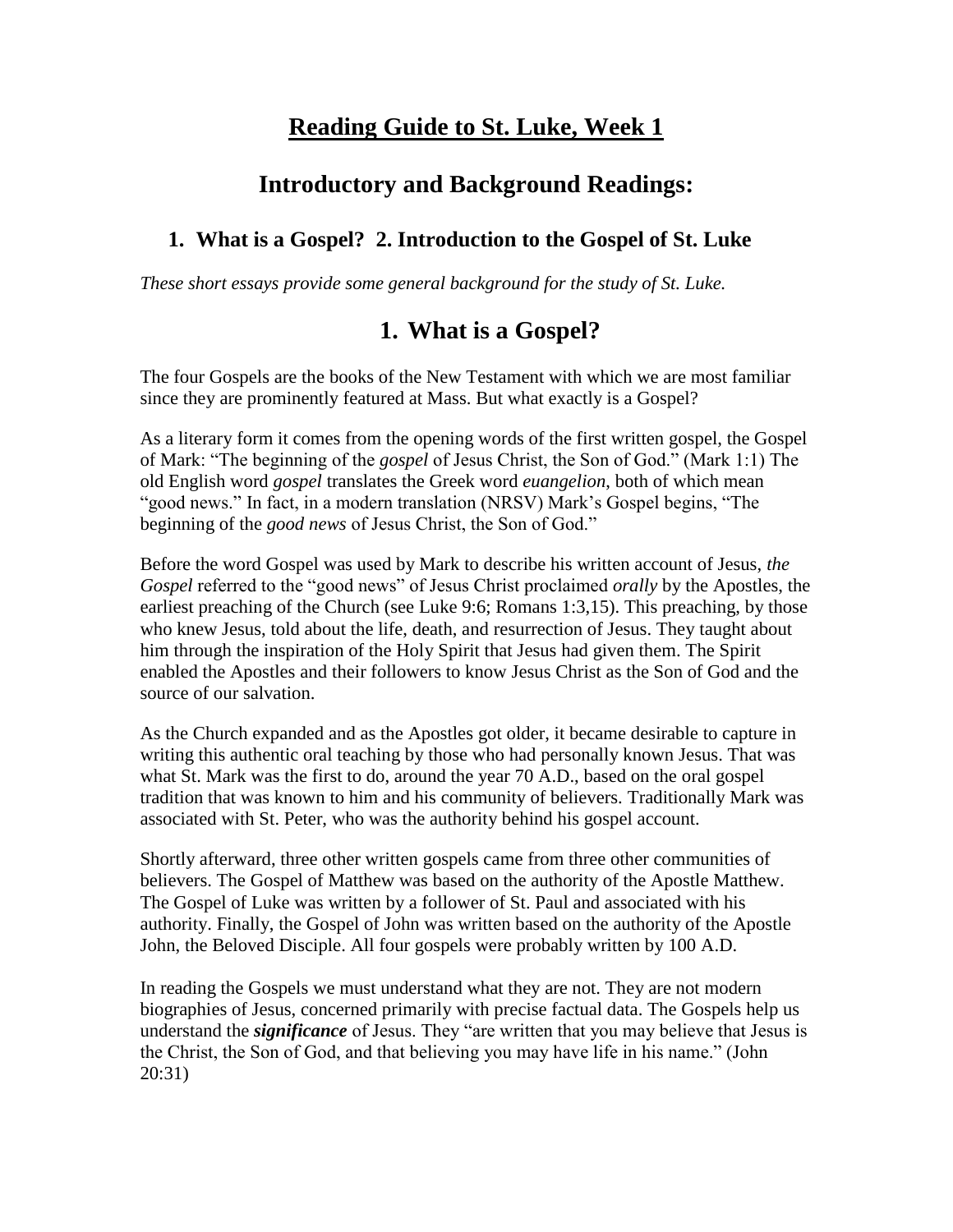At the same time, what the Gospels teach is historical as well as true. The Catechism summarizes its teaching about the reliability of the Gospels by describing the three stages of their formation. (CCC #126)

*Stage 1. The life and teaching of Jesus. The Church holds firmly that the four Gospels, "whose historicity she unhesitatingly affirms, faithfully hand on what Jesus, the Son of God, while he lived among men, really did and taught for their eternal salvation, until the day when he was taken up."*

The first stage, which covered approximately the first third of the  $1<sup>st</sup>$  Century, consists of what Jesus said and what he did during his earthly ministry. It should be noted that, even during his lifetime, the teaching of Jesus and stories about him circulated orally.

*Stage 2. The oral tradition. "For, after the ascension of the Lord, the apostles handed on to their hearers what he had said and done, but with that fuller understanding which they, instructed by the glorious events of Christ and enlightened by the Spirit of truth, now enjoyed."*

This second stage was the early preaching of the Apostles. This takes place during the middle third of the 1st Century. Having witnessed the Resurrection, the Apostles had a better understanding of what Jesus said and did in stage 1. As the preaching spread to communities further away, some sayings and stories about Jesus began to be collected and written down.

*Stage 3. The written Gospels. "The sacred authors, in writing the four Gospels, selected certain of the many elements which had been handed on, either orally or already in written form; others they synthesized or explained with an eye to the situation of the churches, the while sustaining the form of preaching, but always in such a fashion that they have told us the honest truth about Jesus."* 

The third stage, the actual writing of the Gospels, occurred during the last third of the 1<sup>st</sup> Century (about 70 AD - 100AD). The Gospel writers had much to work with. As John tells us, "But there are also many other things which Jesus did; were every one of them to be written, I suppose that the world itself could not contain the books that would be written." (John 21:25)

What the Church is telling us is that each Gospel writer was inspired to put the stories and sayings together in the way that explained the significance of Jesus most clearly to their community of believers. The timing and order of events and the exact wording of sayings may differ according to how the Holy Spirit helped the writers to recall and apply them. But in each case we have an honest picture of Jesus.

We are fortunate to have four "portraits" of the real Jesus. The different viewpoints give us a better understanding, not only of what he meant to the disciples who knew him, but also more importantly, who he is.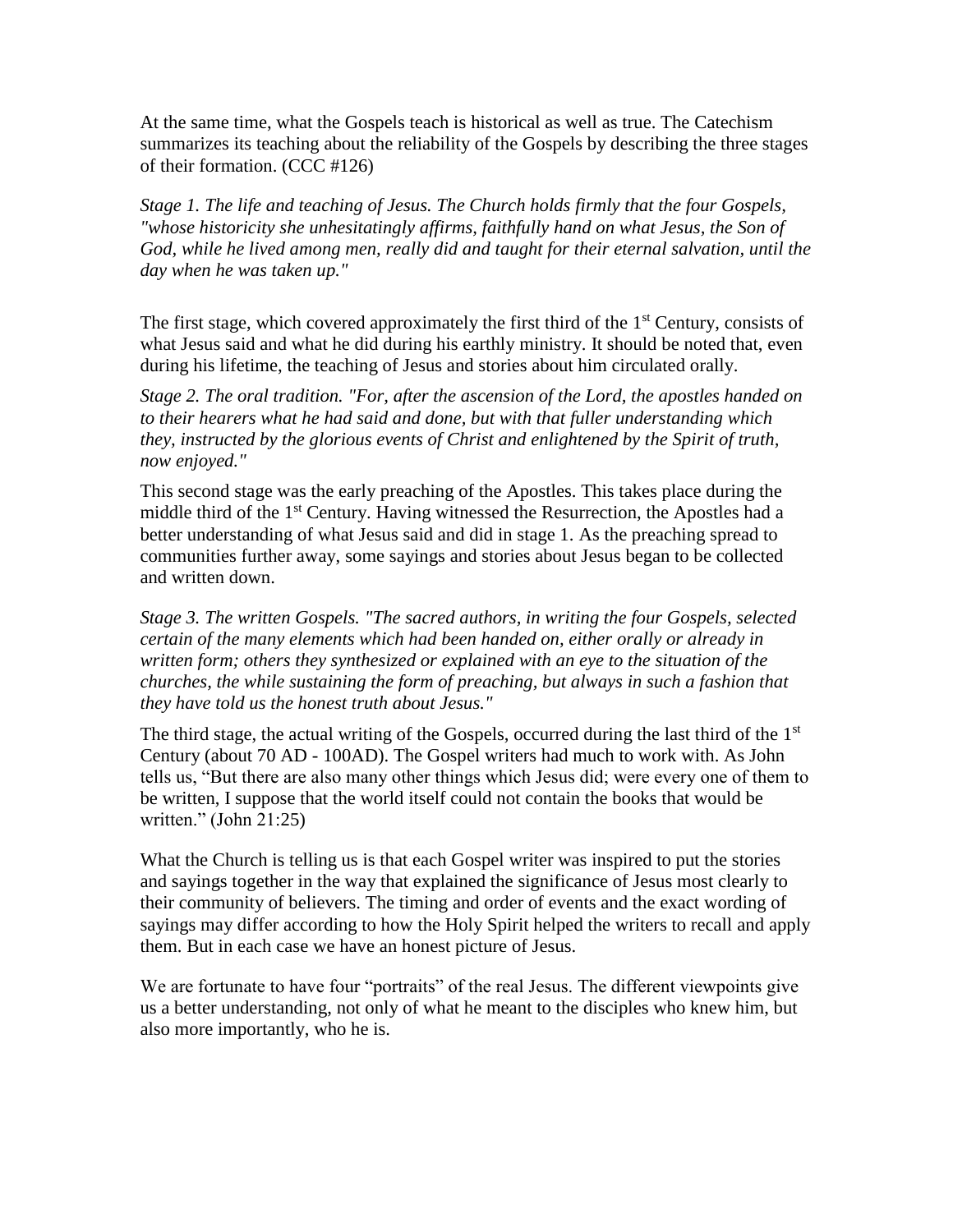#### **A Note on the "Synoptic" Gospels**

Matthew, Mark and Luke are known as the *synoptic* gospels because they look at the ministry of Jesus from the same viewpoint. Mark is believed to be the earliest gospel (written about 70 AD) and provides the basic outline:

- 1. Jesus is baptized by John.
- 2. Jesus's ministry in the region of Galilee.
- 3. Jesus and his disciples travel to Jerusalem.
- 4. Jesus's ministry in Jerusalem.
- 5. Jesus is arrested, tried and crucified.

To this basic outline Matthew and Luke, both written about 85 AD, add Infancy Narratives, Resurrection Narratives and more of the sayings and parables of Jesus. Matthew and Luke both used Mark as a source of information as well as a source that captured the sayings of Jesus known as the "Q" source. They also each had their own source of information known as "M" and "L" respectively. The relationship looked something like this:



The Gospel of John does not follow the outline of Mark and has Jesus in different places at different times. John gives us less narrative, more dialogue and a more "spiritual" Jesus.

Still, as indicated above, the four gospels with all their similarities and differences enrich our understanding of Jesus.

S. Csontos, rev. 3, February 7, 2016.

### **(See Essay 2 below)**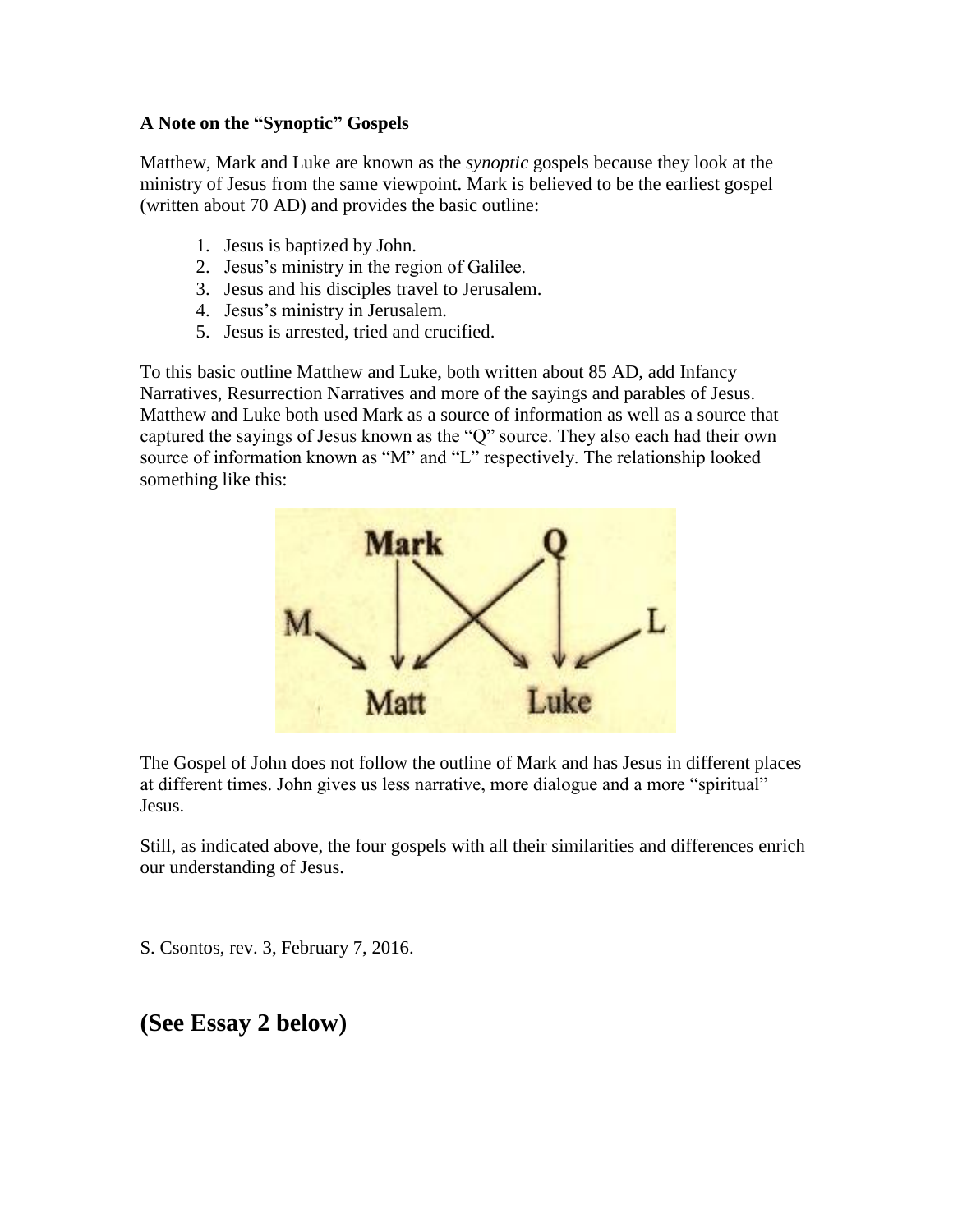## **2. Introduction to the Gospel of St. Luke**

None of the Gospels identify its *author* by name. The Evangelists were content to tell the story of Jesus and remain in the background. It was more important to the Church to establish the *authority* behind the material presented in the Gospel rather than the person who actually wrote it down (author and authority, of course, may be the same person). Tradition has associated this Gospel with Luke who was a companion of St. Paul (2 Tim 4:11) and a physician (Col 4:14). While we cannot be sure of the author's identity, there is very little reason to doubt the attribution since Luke was such a minor New Testament character and there are other candidates. So, following the Church, we will simply refer to the author of this Gospel as St. Luke.

Biblical scholars can tell us a little about Luke from the analysis of his gospel. He probably spoke Greek as his native language, was formally educated and was a skilled writer. In addition to writing the longest of the Gospels, Luke also wrote the Acts of the Apostles.

Luke can also speak to us directly, as when he describes his purpose in writing the Gospel (Luke 1:1-4):

*Since many have undertaken to compile a narrative of the events that have been fulfilled among us, just as those who were eyewitnesses from the beginning and ministers of the word have handed them down to us, I too have decided, after investigating everything accurately anew, to write it down in an orderly sequence for you, most excellent Theophilus, so that you may realize the certainty of the teachings you have received.* 

He tells us directly that he is not the first to write a Gospel and that he will use the eyewitness testimony currently circulating. This suggests that Luke was not an eyewitness himself. At the same time Luke is confident that he can write an *orderly* account. In other words he can put together the material about Jesus in a way that will strengthen the faith of his community.

What sources did Luke use? Most scholars believe that Luke used Mark as his basic starting point (as did Matthew). To this Luke adds a significant number of sayings, both from a source also used by Matthew (the "Q" sayings source) and another source that is his own (the "L" or Lucan source). It is not unusual that different Gospels use common material. This is what you would expect, since they are all writing about the same person, Jesus.

But what bothers some readers is that the Gospels sometimes tell the same stories a little differently. That is because they are addressing different communities with different backgrounds. Matthew, for example, addressed a Jewish community and helped them see Jesus as the Messiah promised to the Jews in their Scriptures.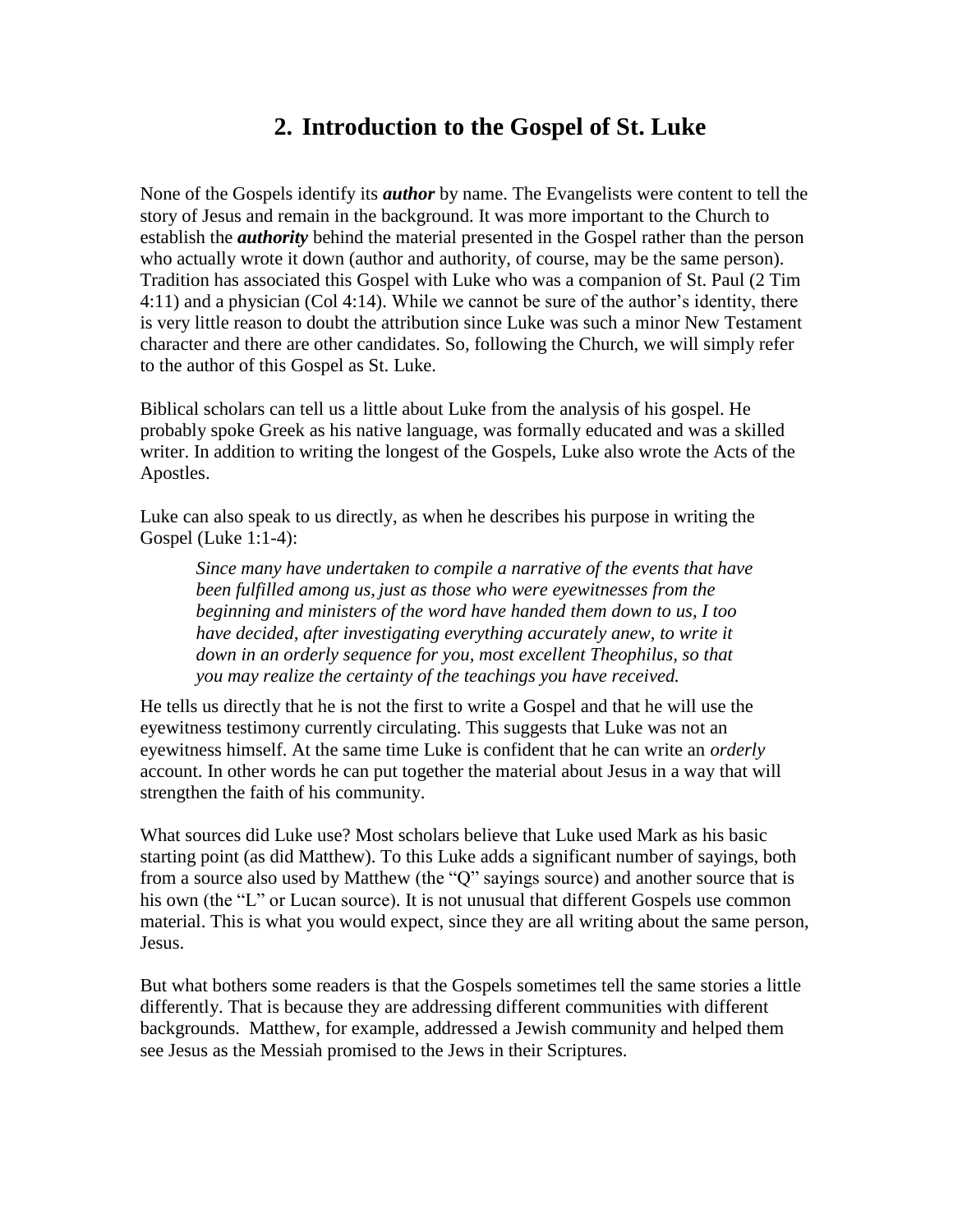Luke, as a follower of St. Paul, addressed an audience of gentile Christians. These were gentiles who were sympathetic to the Jewish community and familiar with their scriptures in the Greek translation known as the Septuagint. Luke points out to his gentile audience that from the very beginning of Scripture, God's promise of salvation was extended to *all peoples*. That salvation is further demonstrated in the reconciliation and forgiveness that Jesus brings to those on the margins of society who were neglected by the existing religious institutions of the day.

In writing both a Gospel and the Acts of the Apostles, Luke is able to connect the promises to Israel to the ministry of Christ and both of these to the preaching of the early Church. Luke is also writing shortly after a major Jewish rebellion in Palestine. This was put down by Roman forces and resulted in the destruction of Jerusalem. Since Christianity originated in the same area it is important for Luke to assure both gentile and Roman readers that the good news of Jesus Christ is a message of peace not a revolutionary threat. Luke Timothy Johnson, in his commentary on the Gospel summarizes Luke's approach as follows:

"To a possible outside Hellenistic reader, the Christian movement is presented as a philosophically enlightened, politically harmless, socially benevolent and philanthropic fellowship. But its more immediate purpose is to interpret the Gospel for insiders within the context of a pluralistic environment composed of both Jews and Gentiles."

Prophets and prophesy also play a major role in the good news of and about Jesus. Jesus refers to the Prophets of the Old Testament (e.g., Lk 4:16-20), to John the Baptist as a prophet (Lk 7:24-28), and to himself as a prophet (Lk 4:23-30, Lk 13:33). Jesus is also seen as a prophet by others in the Gospel: Luke 1:76, 7:16 and 24:19. In the Acts of the Apostles, Peter and Stephen compare Jesus to Moses. While we may not think of Moses as a prophet, the Jewish Scriptures present Moses as *the Prophet and Religious Leader* above all others. Peter, in his speech to the Jews, reminds them: "Moses said: 'A prophet like me will the Lord, your God, raise up for you from among your own kinsmen; to him you shall listen in all that he may say to you." (Acts 3:22) Stephen reinforces the point: "It was this Moses who said to the Israelites, 'God will raise up for you, from among your own kinsfolk, a prophet like me.'" (Acts 7:37)

Prophets point to Jesus as the *prophet* whose words and actions are the fulfillment of God's promises. The Apostles, acting under the influence of the Holy Spirit given them by Jesus, function as *prophets* in continuing the work of Jesus.

Where was St. Luke's community located? Because of the instability caused by the Jewish War, it was outside of Palestine. Some think of Antioch in Syria because tradition suggested that Luke came from there. Most scholars believe that St. Luke addressed one or more of the communities founded or visited by St. Paul in Syria, Asia Minor (modern day Turkey) or Greece.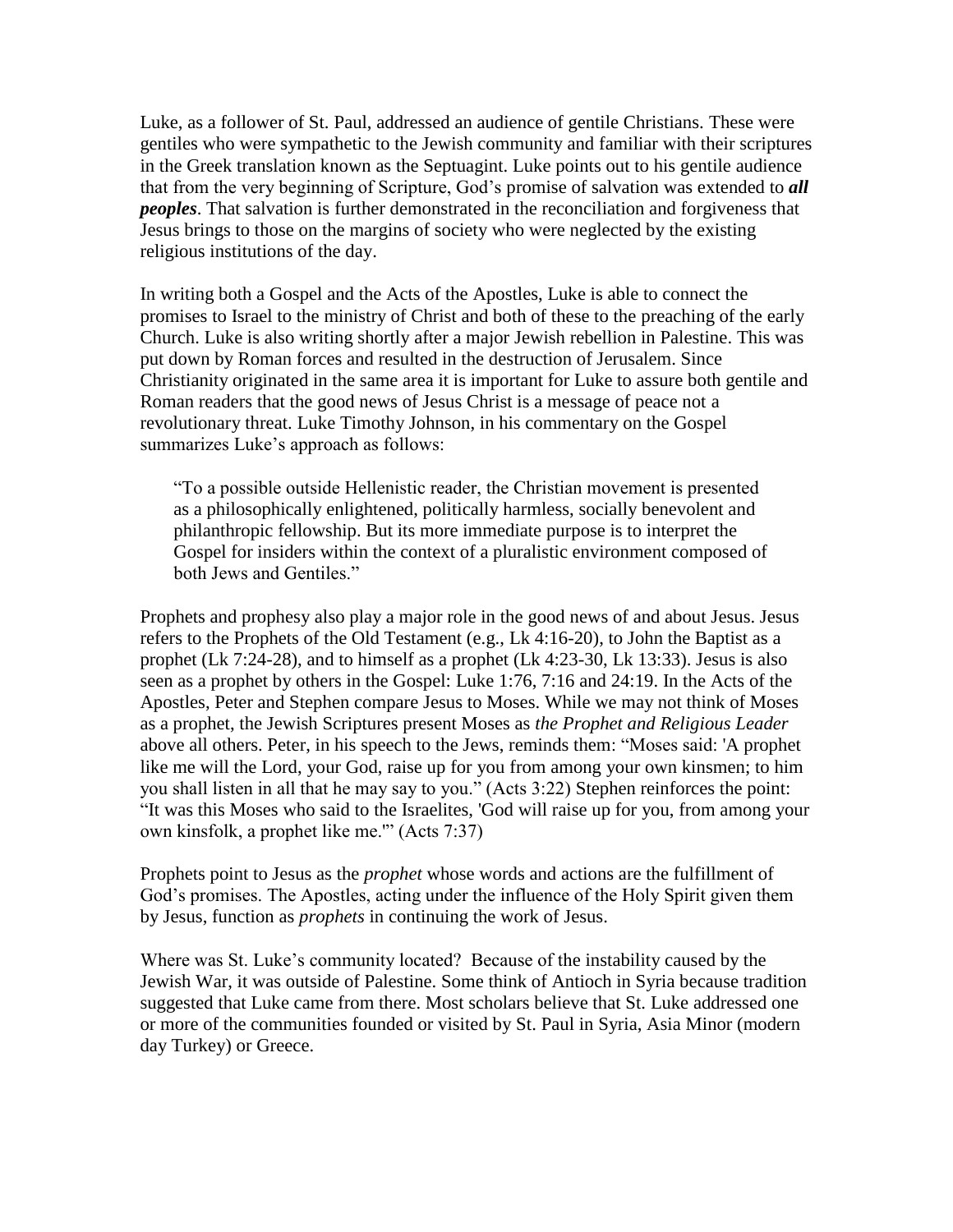As for the time of composition, it is usually placed between 80 and 100 A.D, with the best guess at 85 A.D. This is based on the use of the Gospel of Mark (written around 70 A.D.) and the fact that St. Luke's Acts of the Apostles does not mention some persecutions and controversies that occur just after 100 A.D.

#### **Outline of the Gospel:**

The original gospel outline originated by Mark consisted of sections 3 through 7 below. Luke and Matthew both added sections 2 and 8 (the Infancy and Resurrection narratives, respectively). Luke's other distinctive additions include the Prologue (section 1), a major interpolation of teaching material during the journey to Jerusalem (section 5) and a minor interpolation in the Galilean ministry (section 4).

- 1. Luke 1:1-4: Luke's distinctive prologue in which he explains his purpose.
- 2. Luke 1:5-2:52: Luke's approach to the Infancy Narratives.
- 3. Luke 3:1-4:13: Baptism by John and the beginning of Jesus's ministry. (These three sets of readings will be covered in week 2. See the reading schedule in the **Program Guide**.)
- 4. Luke 4:14-9:50: The Galilean ministry. (Week 3 reading)
- 5. Luke 9:51-19:27: Jesus and his disciples travel to Jerusalem. (Week 4 reading)
- 6. Luke 19:28-21:38: Ministry & controversy in the Temple. (Week 5 reading)
- 7. Luke 22:1-24:53: The Passion narrative.
- 8. Luke 23:56-24:53: Luke's Resurrection narrative. (These two readings will be covered in week 6.)

### **Spiritual Exercise for the Week.**

Imagine a future world that gave up its books for computers only to lose its computers in a global nuclear catastrophe. (This premise is like an episode of **The Twilight Zone** – just go with it.) You survive this disaster with a couple of hundred others in a commune like setting. When the group talks about its faith it finds that you have the most knowledge about Jesus. They ask you to write down what you know so that your knowledge will not be lost.

Take out a sheet of paper and, off the top of your head without reference to any other source of information, *list* the stories, sayings, parables and events in the life of Jesus that you can remember. (Just name them, you do not have to go into detail.)

Next, put them in an order that makes sense to you.

With this listing as a guide, could you talk about Jesus for an hour? (The shortest Gospel, Mark, takes about 90 minutes to read aloud.)